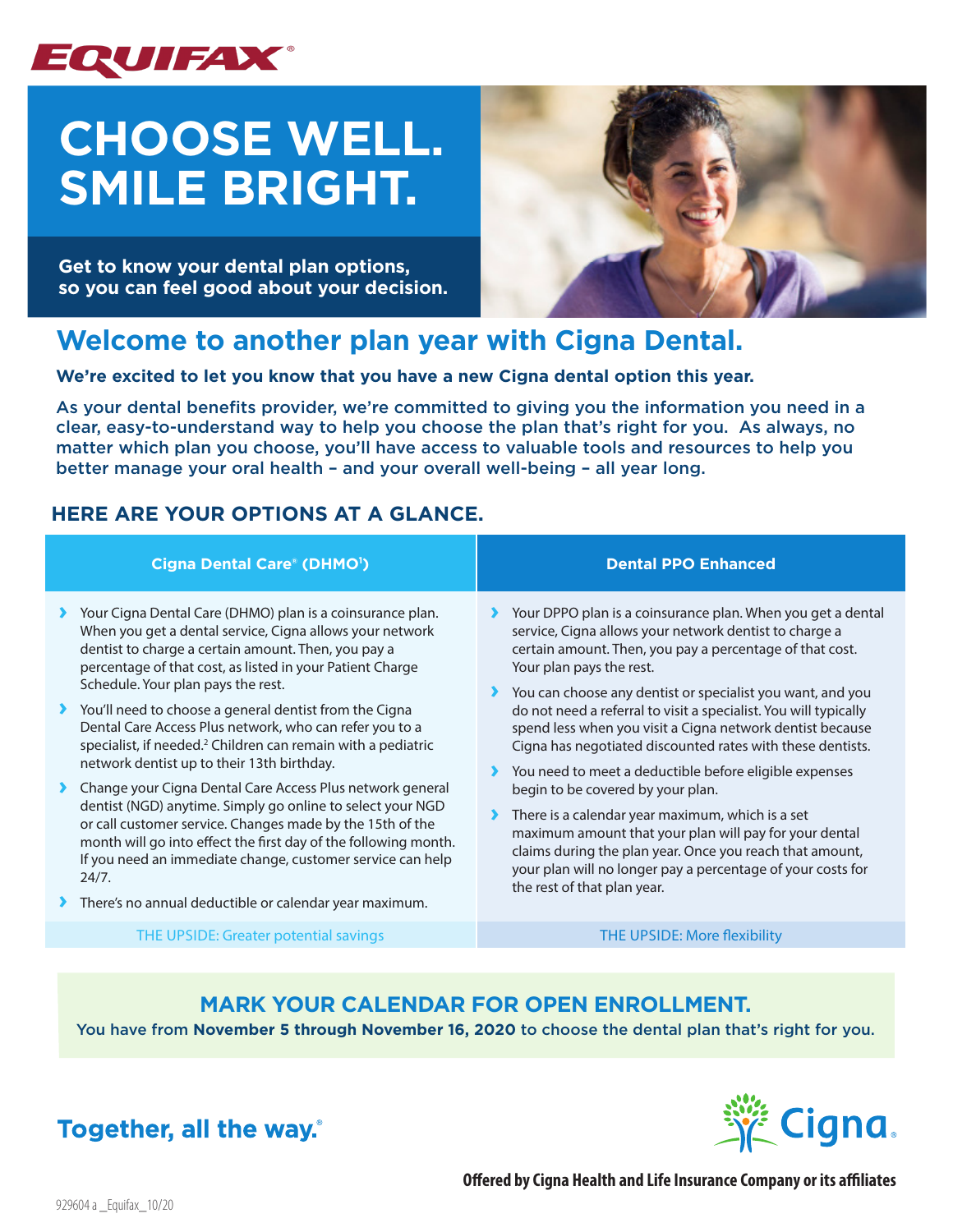## **Here's a more detailed view to help you compare the costs and benefits.**

| <b>COVERAGE</b><br><b>LEVEL</b> | <b>COSTS PER YEAR</b> | DENTAL PPO ENHANCED CIGNA DENTAL CARE (DHMO)<br><b>COSTS PER YEAR</b> | <b>SAVINGS OPPORTUNITY</b><br><b>PER YEAR WITH CIGNA</b><br><b>DENTAL CARE (DHMO)</b> |
|---------------------------------|-----------------------|-----------------------------------------------------------------------|---------------------------------------------------------------------------------------|
| Employee only                   | \$363.60              | \$249.72                                                              | \$113.88                                                                              |
| $Employee + 1$                  | \$801.12              | \$528.48                                                              | \$272.64                                                                              |
| Employee $+2$ or more           | \$981.84              | \$675.60                                                              | \$306.24                                                                              |

### **ANNUAL PAYCHECK CONTRIBUTION COSTS**

## **PLAN COVERAGE\***

These coinsurance amounts apply only when you get care from in-network dentists.

|                                             | <b>DENTAL PPO ENHANCED</b>      |                                 | <b>CIGNA DENTAL CARE (DHMO)</b>                                                                                                                                                                      |  |
|---------------------------------------------|---------------------------------|---------------------------------|------------------------------------------------------------------------------------------------------------------------------------------------------------------------------------------------------|--|
| <b>PLAN DETAILS*</b>                        | In-network                      | Out-of-network                  | (IN-NETWORK COVERAGE ONLY)                                                                                                                                                                           |  |
| Deductible                                  | \$50 Individual<br>\$150 Family | \$50 Individual<br>\$150 Family | No deductible                                                                                                                                                                                        |  |
| Class I: Diagnostic & Preventive            | 100%<br>covered by the plan     | 100%<br>covered by the plan     | You incur no charge for the following<br>services: routine cleaning, x-rays, oral<br>exams, topical fluoride.                                                                                        |  |
| Class II: Basic Restorative                 | 90%<br>covered by the plan      | 70%<br>covered by the plan      | The DHMO sets the cost for services<br>based on a Patient Charge Schedule<br>(PCS). The PCS is a list of fees for each<br>covered service within the plan. Refer to<br>your PCS Q5-VO for the costs. |  |
| Class III: Major Restorative                | 60%<br>covered by the plan      | 50%<br>covered by the plan      |                                                                                                                                                                                                      |  |
| Class IV: Orthodontia                       | 50%<br>covered by the plan      | 50%<br>covered by the plan      |                                                                                                                                                                                                      |  |
| Class IX: Implants                          | 60%<br>covered by the plan      | 50%<br>covered by the plan      |                                                                                                                                                                                                      |  |
| Calendar year maximum                       | \$2,000<br>covered by the plan  |                                 | No maximum                                                                                                                                                                                           |  |
| Ortho lifetime maximum<br>(Deductible \$50) | \$2,000<br>covered by the plan  | \$2,000<br>covered by the plan  | No maximum                                                                                                                                                                                           |  |

\*See a summary of exclusions and limitations beginning on page 3 of this document.

## **Need help deciding? Answer these simple questions to get a better understanding of which plan is right for you and your family.**

| FOR EACH QUESTION BELOW, CHECK EITHER "YES" OR "NO".                                                                                                                   |            |      |  |
|------------------------------------------------------------------------------------------------------------------------------------------------------------------------|------------|------|--|
| Do you prefer a dental plan that has no calendar year maximums, so you don't have to worry<br>about your benefits running out if you reach a certain amount?           | <b>YES</b> | NO.  |  |
| Do you prefer a dental plan with no deductibles, so your benefits kick in right away, rather than<br>waiting to reach a certain level of out-of-pocket expenses first? | <b>YFS</b> | NC.  |  |
| Would you change dentists if it meant spending less out-of-pocket for your dental care costs?                                                                          | YES        | I NO |  |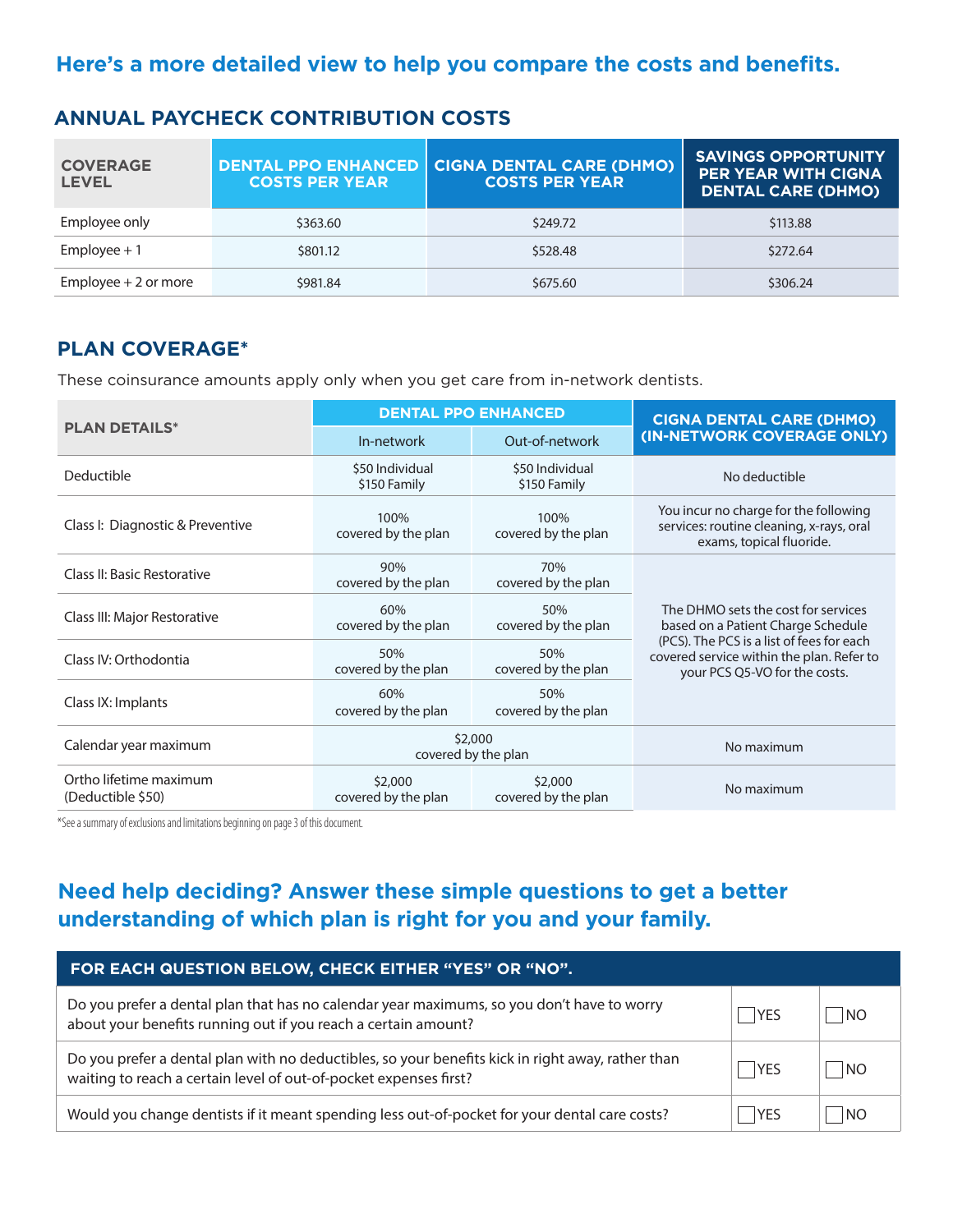#### **DID YOU ANSWER YES TO TWO OR MORE QUESTIONS?**

If so, we strongly encourage you to take a closer look at the Cigna Dental Care (DHMO) plan. You may be surprised at the benefits − in cost, coverage and convenience. Plus, your dentist may already participate in the Cigna Dental Care Access Plus network.

To see if your dentist is in-network or to find a new one:

- **›** Go to **Cigna.com**
- **›** Click on "Find a Doctor, Dentist or Facility" at the top of the page
- **›** Choose "Plans through your employer or school"
- **›** Choose Cigna Dental Care Access Plus
- **›** Enter your search criteria

Note: The network changes frequently. Once you find a doctor in the directory, call the dental office to confirm they are accepting patients in the Cigna Dental Care Access Plus network before making an appointment.

#### **DID YOU ANSWER NO TO TWO OR MORE QUESTIONS?**

If so, check out the DPPO Enhanced plan to see if it fits your needs and budget. To find a Dental PPO dentist on **Cigna.com**, follow the same steps as above but choose the Cigna Dental PPO network.

**For questions about your plan options during enrollment, give us a call to speak with a live customer service representative:**

**24 hours a day, 7 days a week | 1.800.Cigna.24 Or, visit Cigna.com**

#### **DHMO Exclusions:**

- **›** Services for or in connection with an injury arising out of, or in the course of, any employment for wage or profit.
- **›** Charges which would not have been made in any facility, other than a hospital or a correctional institution owned or operated by the United States government or by a state or municipal government if the person had no insurance
- **›** Services received to the extent that payment is unlawful where the person resides when the expenses are incurred or the services are received
- **›** Services for the charges which the person is not legally required to pay
- **›** Charges which would not have been made if the person had no insurance
- **›** Services received due to injuries which are intentionally self-inflicted
- **›** Services not listed on the PCS
- **›** Services provided by a non-network dentist without Cigna Dental's prior approval (except emergencies, as described in your plan documents)<sup>2</sup>
- **›** Services related to an injury or illness paid under workers' compensation, occupational disease or similar laws
- **›** Services provided or paid by or through a federal or state governmental agency or authority, political subdivision or a public program, other than Medicaid
- **›** Services required while serving in the armed forces of any country or international authority or relating to a declared or undeclared war or acts of war<sup>3</sup>
- **›** Services performed primarily for cosmetic reasons unless specifically listed on your PCS
- **›** General anesthesia, sedation and nitrous oxide, unless specifically listed on your PCS
- **›** General anesthesia or IV sedation when used for the purpose of anxiety control or patient management
- **›** Prescription medications
- **›** Procedures, appliances or restorations if the main purpose is to: a. change vertical dimension (degree of separation of the jaw when teeth are in contact); b. restore teeth which have been damaged by attrition, abrasion, erosion and/or abfraction
- **›** Replacement of fixed and/or removable appliances (including fixed and removable orthodontic appliances) that have been lost, stolen, or damaged due to patient abuse, misuse or neglect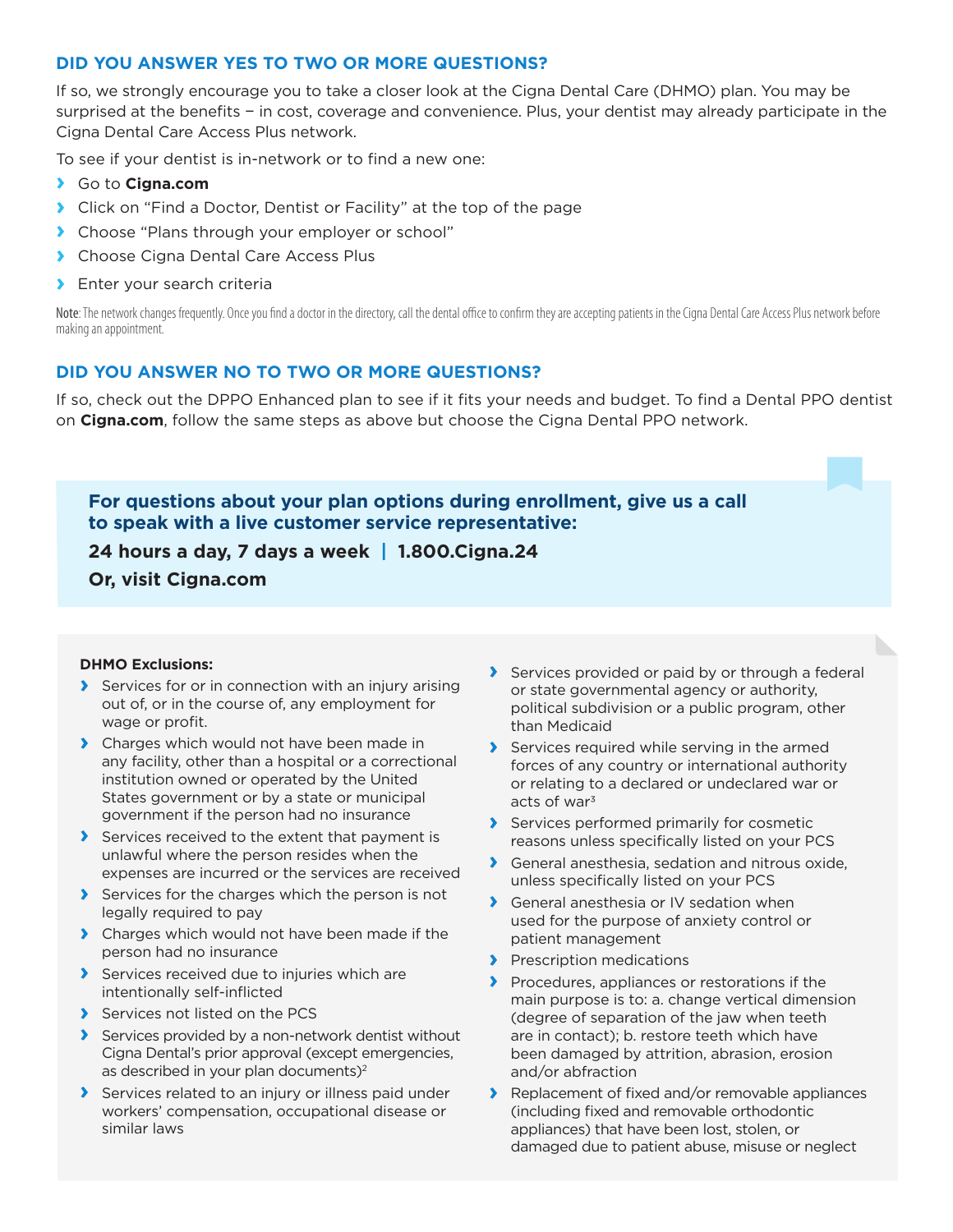#### **DHMO Exclusions: (continued)**

- **›** Surgical implant of any type unless specifically listed on your PCS
- **›** Services considered unnecessary or experimental in nature or do not meet commonly accepted dental standards
- **›** Procedures or appliances for minor tooth guidance or to control harmful habits
- **›** Services and supplies received from a hospital
- **›** Services to the extent you or your enrolled dependent are compensated under any group medical plan, no-fault auto insurance policy, or uninsured motorist policy4
- **›** The completion of crowns, bridges, dentures, or root canal treatment already in progress on the effective date of your Cigna Dental coverage<sup>5</sup>
- **›** The completion of implant supported prosthesis (including crowns, bridges and dentures) already in progress on the effective date of your Cigna Dental coverage, unless specifically listed on your PCS<sup>5</sup>
- **›** Consultations and/or evaluations associated with services that are not covered
- **›** Endodontic treatment and/or periodontal (gum tissue and supporting bone) surgery of teeth exhibiting a poor or hopeless periodontal prognosis
- **›** Bone grafting and/or guided tissue regeneration when performed at the site of a tooth extraction unless specifically listed on your PCS
- **›** Intentional root canal treatment in the absence of injury or disease to solely facilitate a restorative procedure
- **›** Services performed by a prosthodontist
- **›** Localized delivery of antimicrobial agents when performed alone or in the absence of traditional periodontal therapy
- **›** Any localized delivery of antimicrobial agent procedures when more than eight of these procedures are reported on the same date of service
- **›** Infection control and/or sterilization
- **›** The recementation of any inlay, onlay, crown, post and core or fixed bridge within 180 days of initial placement
- **›** The recementation of any implant supported prosthesis (including crowns, bridges and dentures) within 180 days of initial placement
- **›** Services to correct congenital malformations, including the replacement of congenitally missing teeth
- **›** The replacement of an occlusal guard (night guard) beyond one per any 24 consecutive month period, when this limitation is noted on the PCS
- **›** Crowns, bridges and/or implant supported prosthesis used solely for splinting
- **›** Resin bonded retainers and associated pontics
- **›** As to orthodontic treatment: incremental costs associated with optional/elective materials; orthognathic surgery appliances to guide minor tooth movement or correct harmful habits; and any services which are not typically included in orthodontic treatment

#### **DHMO Limitations**

| <b>PROCEDURE</b>                      | <b>LIMIT</b>                                                                                                                                                                                                                                                                                                            |
|---------------------------------------|-------------------------------------------------------------------------------------------------------------------------------------------------------------------------------------------------------------------------------------------------------------------------------------------------------------------------|
| Oral evaluations                      | Oral evaluations are limited to a combined total of 4 of the following evaluations during a 12 consecutive<br>month period: Periodic oral evaluations (D0120), comprehensive oral evaluations (D0150), comprehensive<br>periodontal evaluations (D0180), and oral evaluations for patients under 3 years of age (D0145) |
| X-rays (non-routine)                  | Full mouth: 1 every 3 calendar years. Panorex: 1 every 3 calendar years                                                                                                                                                                                                                                                 |
| Periodontal root planning and scaling | Limit 4 quadrants per consecutive 12 months                                                                                                                                                                                                                                                                             |
| Periodontal maintenance               | Limited to 4 per year and (only covered after active periodontal therapy)                                                                                                                                                                                                                                               |
| Crowns                                | Replacement 1 every 5 years                                                                                                                                                                                                                                                                                             |
| Dentures and partials                 | Replacement 1 every 5 years                                                                                                                                                                                                                                                                                             |
| Orthodontic treatment                 | Maximum benefit of 24 months of interceptive and/or comprehensive treatment. Atypical cases or cases<br>beyond 24 months may require an additional payment by the patient                                                                                                                                               |
| Relines, rebases                      | One every 36 months                                                                                                                                                                                                                                                                                                     |
| Denture adjustments                   | Four within the first 6 months after installation                                                                                                                                                                                                                                                                       |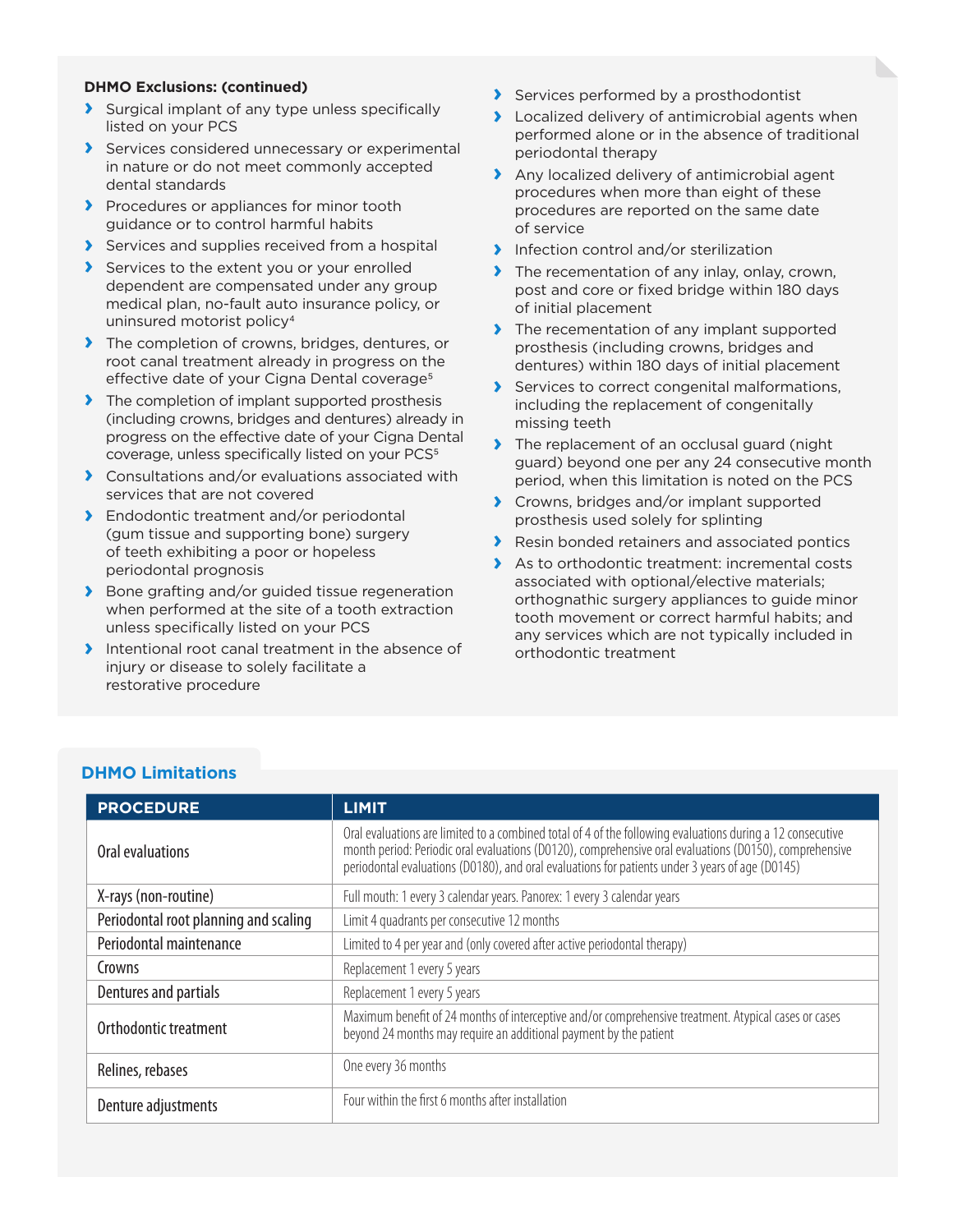#### **DHMO Limitations Continued**

| <b>PROCEDURE</b>                           | <b>LIMIT</b>                                                                                                                                                                                                                                                                                                                                                                 |
|--------------------------------------------|------------------------------------------------------------------------------------------------------------------------------------------------------------------------------------------------------------------------------------------------------------------------------------------------------------------------------------------------------------------------------|
| Prosthesis over implant                    | If covered, replacement limited to once every 5 years if unserviceable and cannot be repaired                                                                                                                                                                                                                                                                                |
| Surgical placement of implant              | If covered, surgical placement of implants (D6010, D6012, D6040, and D6050) have a limit of 1 implant per<br>calendar year with a replacement of 1 per 10 years                                                                                                                                                                                                              |
| Temporomandibular Joint (TMJ)<br>treatment | One occlusal orthotic device per 24 months                                                                                                                                                                                                                                                                                                                                   |
| Athletic mouth quard                       | One athletic mouth guard per 12 months                                                                                                                                                                                                                                                                                                                                       |
| General anesthesia/<br>IV sedation         | General anesthesia is covered when performed by an oral surgeon when medically necessary for covered<br>procedures listed on the Patient Charge Schedule (PCS). IV sedation is covered when performed by a<br>periodontist or oral surgeon when medically necessary for covered procedures listed on the PCS. Plan<br>limitation for this benefit is 1 hour per appointment. |

#### **DPPO Enhanced Exclusions:**

- **›** Procedures and services not included in the list of covered dental expenses
- **›** Diagnostic: cone beam imaging; Preventive Services: instruction for plaque control, oral hygiene and diet
- **›** Restorative: veneers of porcelain, ceramic, resin, or acrylic materials on crowns or pontics on or replacing the upper and or lower first, second and/or third molars Periodontics: bite registrations; splinting
- **›** Prosthodontics: precision or semi-precision attachments; initial placement of a complete or partial denture per plan guidelines
- **›** Procedures, appliances or restorations, except full dentures, whose main purpose is to: change vertical dimension; diagnose or treat conditions or dysfunction of the temporomandibular joint (TMJ); stabilize periodontally involved teeth; or restore occlusion
- **›** Athletic mouth guards; services performed primarily for cosmetic reasons; personalization; replacement of an appliance per benefit guidelines
- **›** Services that are deemed to be medical in nature; services and supplies received from a hospital; Drugs: prescription drugs
- **›** Charges in excess of the Maximum Reimbursable Charge